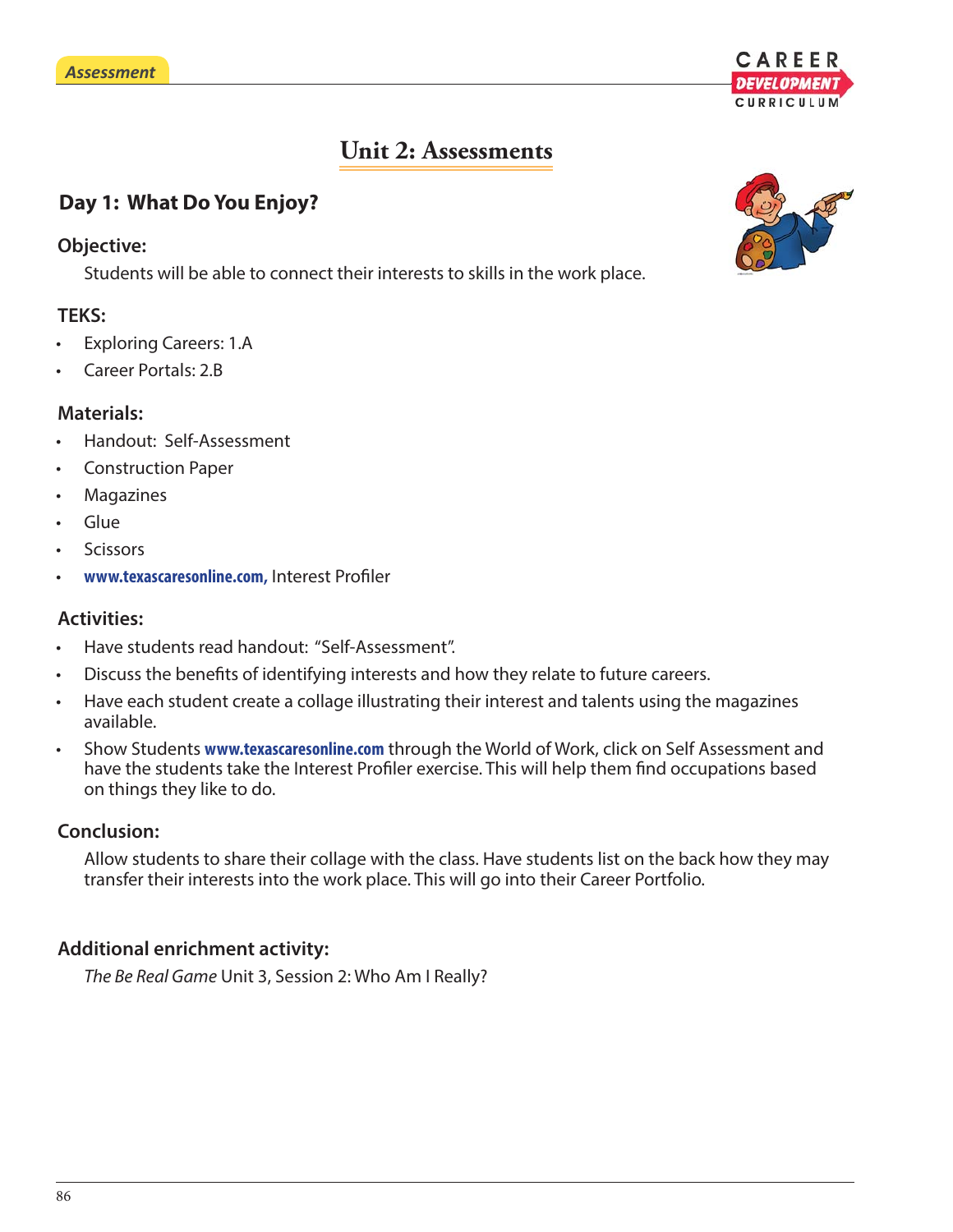

# **Self-Assessment**

You have to know yourself to know the right career for you. If you don't, you may be very dissatisfied with how you spend the majority of your time, which is at work.

Even though job satisfaction is an individual thing, some jobs are better for those who like to work alone; other jobs require you to work well with others. Some people work best in a structured environment, others in a more creative one. Some people want work that supports a "fast-lane" lifestyle; others want a simple, quiet life. You'll find the most job satisfaction if your work and job setting match your interests, aptitudes and goals.

#### **IDENTIFYING INTERESTS**

To find an occupation or field of study in which you will be happy, productive and successful, you should identify and discuss with your parents, teachers and counselors your interests in work, personal values and leisure activities. The methods change as you mature.

# **1. Start Casually**

To begin, identify your interests and preferences, discuss your:

- favorite and least favorite school subjects
- favorite activities and hobbies
- personal interests and goals, including causes s/he supports (even young kids today are vegetarians or perhaps politically conscious!)
- favorite types of work (e.g., working outdoors, working with your hands or using a computer).

Have your parents share their favorites as well. That turns the self assessment process into a conversation rather than a test or interrogation! It will also make you feel more comfortable opening up.

# **2. Move on to Informal Assessments**

As you get into middle school, you should take some informal interest inventories, such as the one g

below. A good resource for such informal inventories is the *Texas Job Hunter's Guide*, be available through LMCI. You might also try the Internet, including av **www.texascaresonline.com**. **w**

# **INSTANT INTEREST INVENTORY IN**

Answer the following questions to get a clearer sense of the *type* of work Athat interests you. Do you like:

- building things?
- $\cdot$  fixing things?
- helping people?
- being outdoors?
- selling things?
- solving problems?
- being creative?
- speaking in front of people?
- initiating projects yourself?
- working alone or with others?
- following the same daily routine?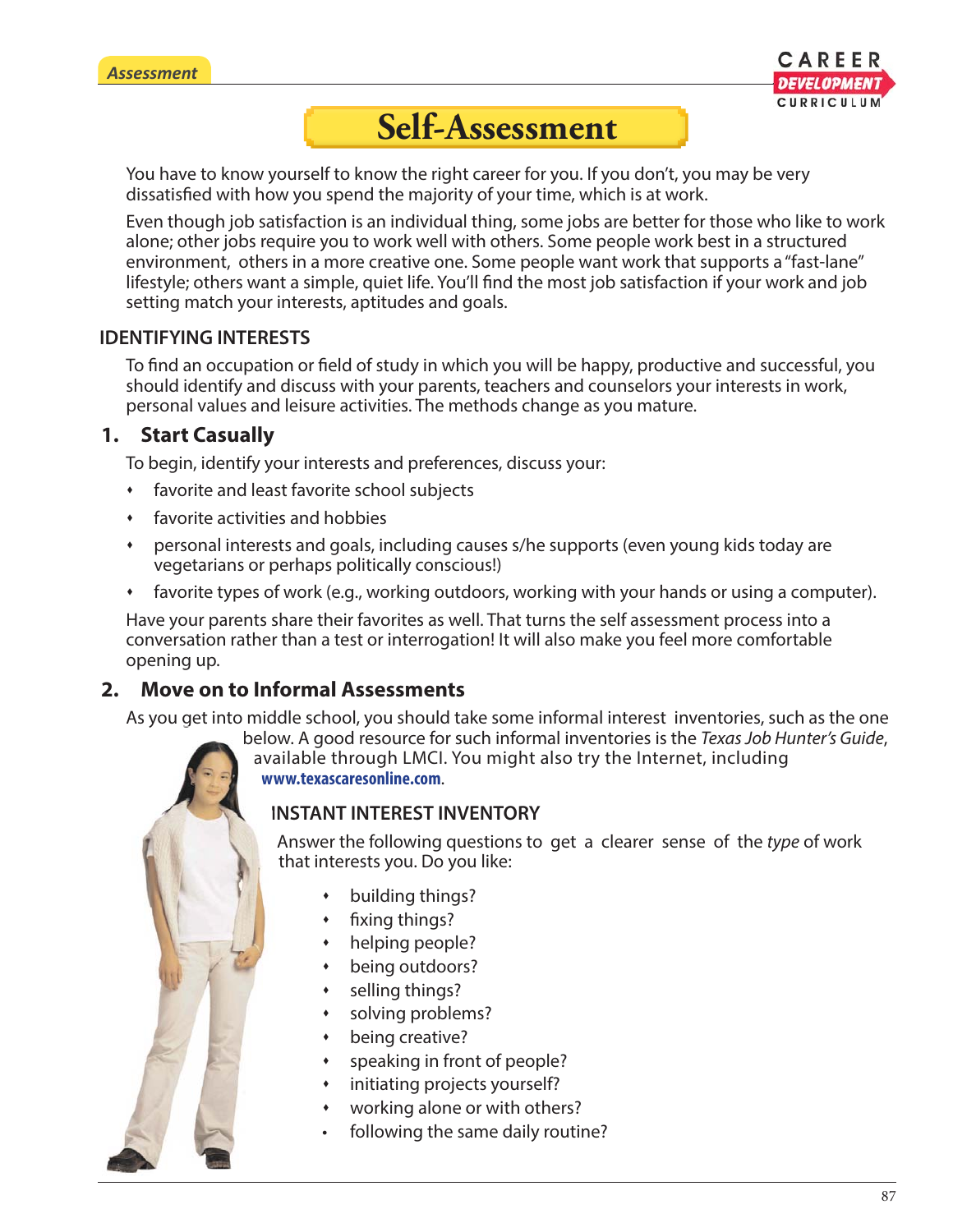Remember that the goal of these assessments is to tease out information that will help you choose an educational and eventual career path. Make no judgments or criticisms.

## **3. Arrange for Formal Assessments**

Around ninth grade, you should see that you take formal interest and aptitude inventories and assessments on an annual basis. Consult the school counselor, who probably administers them.

At this point, you need to start making choices based on the information gathered in the inventories. Start comparing interests and aptitudes with actual careers and post-secondary schools to assess how well they match.

Your interests can make you explore careers from different angles—a process made especially easy using software such as *Texas CARES*. You might start with a school subject that you really enjoy and search for related careers. An interest in math, for example, would result in occupations ranging from cashier to engineer. Eventually, the level of math taken and aptitude for math will guide continued educational or career pursuits.

Another way to use interests and abilities to explore careers stems from knowing the specific types of work activity and conditions that you enjoy. If you like to speak publicly, what kinds of occupations allow or require that? Teachers, trainers, coaches and scientists leap to mind and there are many more. Again, software can help make the connection.

Finally, if you want very much to attend a particular college after high school, even this interest can lead to an occupation. Each school offers certain programs of studies or majors. Some schools are renowned for the excellence of certain programs. By researching the offerings of the school that interests you, you can then find the occupations that such programs of study lead to.

#### **USING CAREER ASSESSMENTS**

Career assessments include interest, personality, work values, abilities, aptitudes and achievement tests.

It's not hard to find tests, your guidance counselor has access to many different tests and knows how to help you go through this process and understand the results. Many community colleges also administer them for a small fee. Since many of these assessments can only be administered in group settings, check with your counselor to see which tests they administer and ask to receive an interpretation of the assessment results.

Your parents might remember their own experience with interest testing in high school. Tests have improved considerably in recent years. Still, always remember that they can point you in the right direction but they can't make decisions for you.